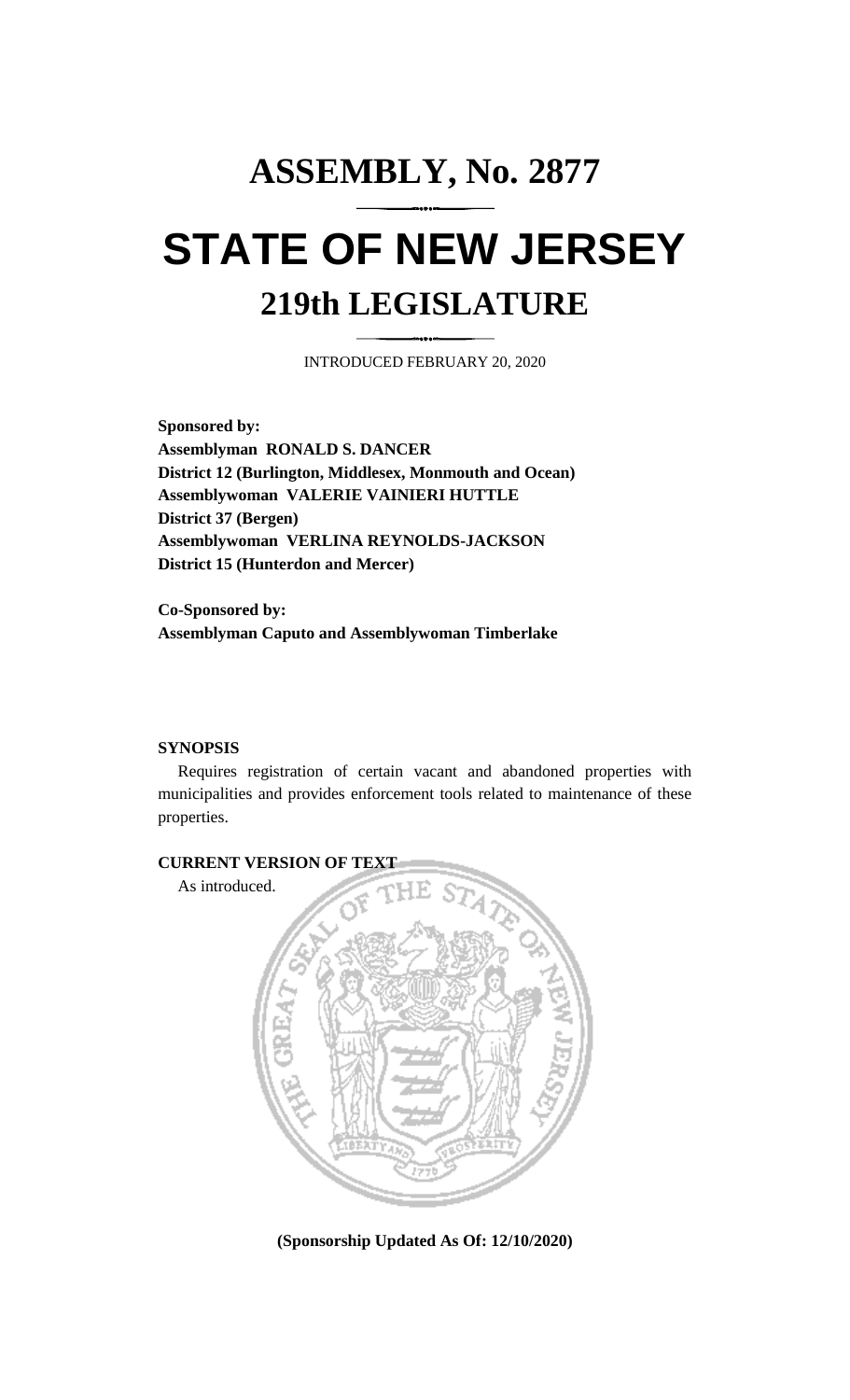**AN ACT** concerning vacant and abandoned property and supplementing Title 40 of the Revised Statutes.

 **BE IT ENACTED** *by the Senate and General Assembly of the State of New Jersey:*

 1. a. The responsible party for a vacant and abandoned property that is vacant and abandoned on the effective date of 9 P.L., c. (C. ) (pending before the Legislature as this bill), shall file a certificate of registration with the clerk of the municipality in which the property is located within 30 days after the effective date. The responsible party for a property that becomes vacant and abandoned subsequent to the effective date of 14 P.L., c. (C. ) (pending before the Legislature as this bill), shall file a certificate of registration with the clerk of the municipality in which the property is located within 90 days after the property becomes vacant and abandoned or within 30 days after the responsible party assumes ownership of or responsibility for an already vacant and abandoned property, whichever is later. The certificate of registration shall be filed on forms prescribed by the Commissioner of Community Affairs and shall contain:

 (1) the name, street address, and telephone number of a natural person who resides or maintains an office within the State and who is either the responsible party or an authorized agent designated by the responsible party to receive notices and complaints of property maintenance and code violations on behalf of the responsible party;

 (2) the name, street address, and telephone number of the person responsible for maintaining the property, if different; and

 (3) evidence of any liability insurance required by an ordinance adopted pursuant to paragraph (3) of subsection c. of this section.

 A responsible party for a vacant and abandoned property shall file an amended certificate of registration within 30 days after any change in the information required to be included thereon.

 b. A certificate of registration shall remain valid for one year and shall be renewed on an annual basis if the property remains vacant and abandoned. A municipality may by ordinance establish a fee of not more than \$250 for a certificate of registration for a vacant and abandoned property. A renewal fee of not more than \$500 may be established for a renewal if there is an outstanding property maintenance or code violation on a vacant and abandoned property that remains unabated at the time of renewal. A renewal fee of not more than \$750 may be established for a subsequent renewal if there continues to be an outstanding property maintenance or code violation or there is a new such violation on a vacant and abandoned property that remains unabated at the time of renewal. If a greater fee for the registration or renewal of a vacant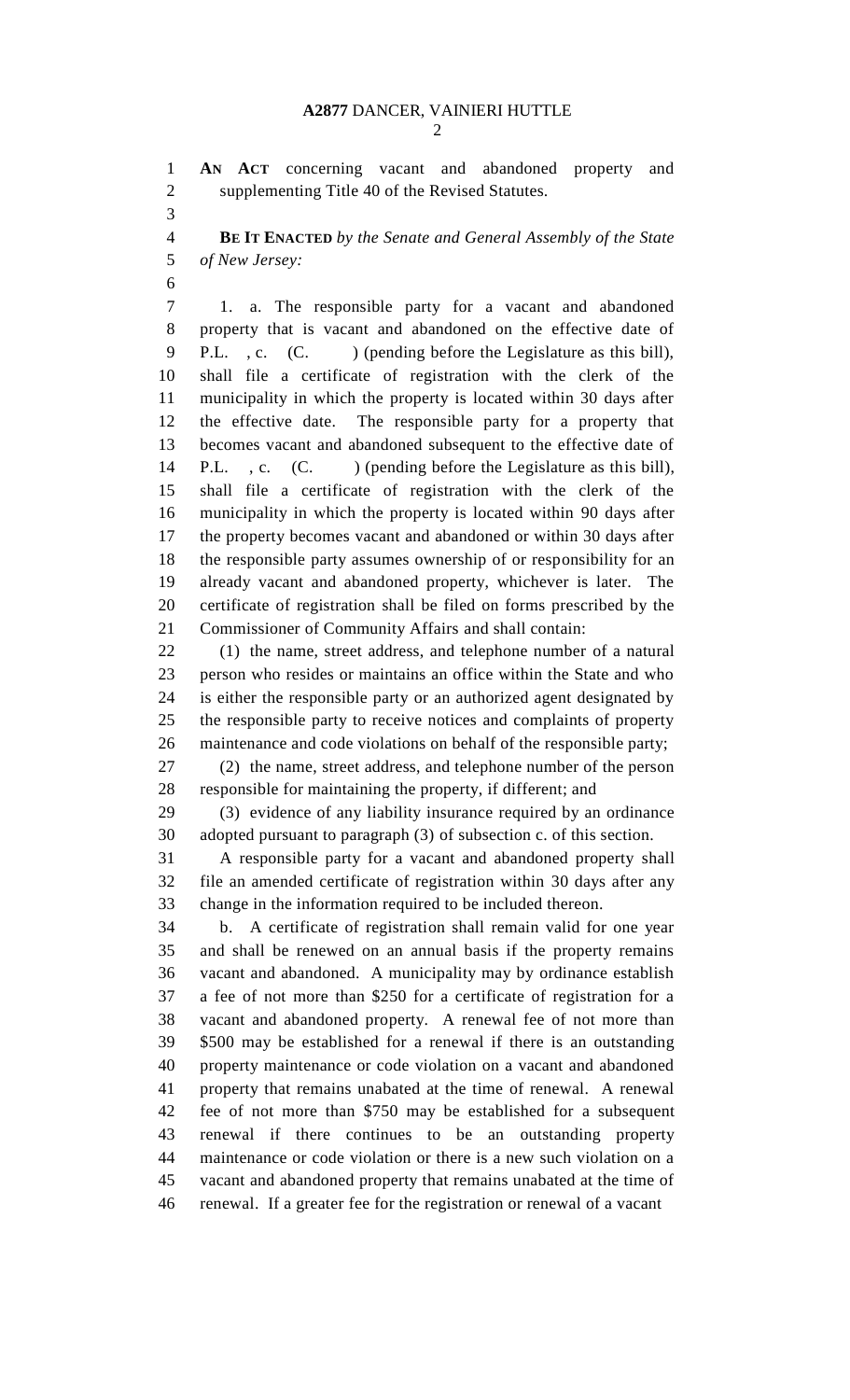and abandoned property was established by an ordinance adopted 2 prior to the effective date of P.L., c. (C.) (pending before the Legislature as this bill), then the municipality may continue to impose and collect that greater fee.

 c. A municipality may by ordinance require that, no sooner than 45 days after the property becomes vacant and abandoned and until the property is reoccupied, the responsible party for a vacant and abandoned property:

(1) Enclose and secure the property against unauthorized entry;

 (2) Post a sign affixed to the inside of the property and visible to the public indicating the name, address, and telephone number of the responsible party, any authorized agent designated by the responsible party for the purpose of receiving service of process, and the person responsible for maintaining the property if different from the responsible party or authorized agent; or

 (3) Acquire and otherwise maintain liability insurance by procuring a vacancy policy, covering any damage to any person or any property caused by any physical condition of the property.

 d. A responsible party that violates any provision of this section or any ordinance adopted pursuant hereto, shall be liable to a penalty of not less than \$500 and not more than \$1,000; provided, however, that a greater penalty for such violations that was established by an ordinance adopted prior to the effective date of 24 P.L., c. (C. ) (pending before the Legislature as this bill) may continue to be imposed and collected. Each day that a violation continues shall constitute an additional, separate, and distinct offense. Any penalty imposed pursuant to this section shall be recoverable by a summary proceeding under the "Penalty Enforcement Law of 1999," P.L.1999, c.274 (C.2A:58-10 et seq.). The Superior Court, Law Division, in the county, or the municipal court of the municipality, in which the property is located shall have jurisdiction to enforce such penalty.

 e. This section shall not be construed to diminish any property maintenance responsibilities of property owners who are not subject to the provisions of the section.

f. For the purposes of this section:

 "Responsible party" means the title holder of a vacant and abandoned property or a creditor responsible for the maintenance of a property pursuant to section 17 of P.L.2008, c.127 (C.46:10B-51).

 "Street address" means an address at which a natural person who is the responsible party or an authorized agent actually resides or actively uses for business purposes, and shall include a street name or rural delivery route.

 "Vacant and abandoned property" means any residential or commercial building which is not legally occupied by a mortgagor or tenant, which is in such condition that it cannot be legally reoccupied, and at which at least two of the following conditions exist: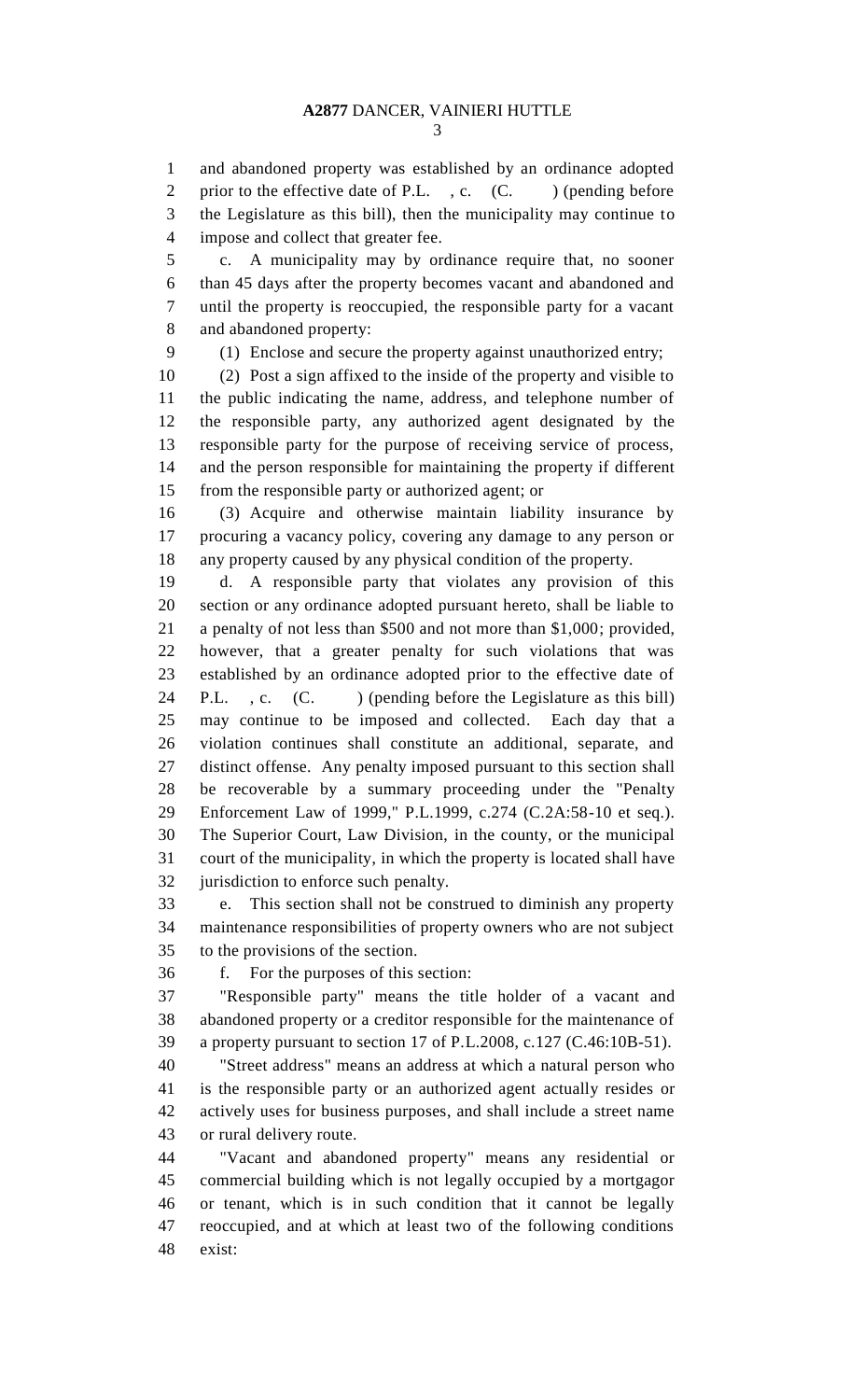## **A2877** DANCER, VAINIERI HUTTLE

 (1) Overgrown or neglected vegetation; (2) The accumulation of newspapers, circulars, flyers, or mail on the property; (3) Disconnected gas, electric, or water utility services to the property; (4) The accumulation of hazardous, noxious, or unhealthy substances or materials on the property; (5) The accumulation of junk, litter, trash, or debris on the property; (6) The absence of window treatments such as blinds, curtains, 11 or shutters; (7) The absence of furnishings and personal items; (8) Statements of neighbors, delivery persons, or government employees indicating that the property is vacant and abandoned; (9) Windows or entrances to the property that are boarded up or closed off, or multiple window panes that are damaged, broken, and unrepaired; (10) Doors to the property that are smashed through, broken off, unhinged, or continuously unlocked; (11) A risk to the health, safety, or welfare of the public or any adjoining or adjacent property owners due to acts of vandalism, loitering, criminal conduct, or the physical destruction or deterioration of the property; (12) An uncorrected violation of a municipal building, housing, or similar code during the preceding year, or an order by municipal authorities declaring the property to be unfit for occupancy and to remain vacant and unoccupied; (13) The mortgagee or other authorized party has secured or winterized the property due to the property being deemed vacant and unprotected or in danger of freezing; (14) A written statement issued by a mortgagor expressing the clear intent of all mortgagors to abandon the property; or (15) Any other reasonable indicia of abandonment. 2. This act shall take effect on the first day of the third month next following the date of enactment, but the Commissioner of Community Affairs may take such anticipatory administrative action in advance thereof as shall be necessary for the implementation of this act. STATEMENT This bill would require the responsible party for a vacant and abandoned property to register such property with the municipality in which the property is located and would provide enforcement tools to help ensure that these properties are properly maintained.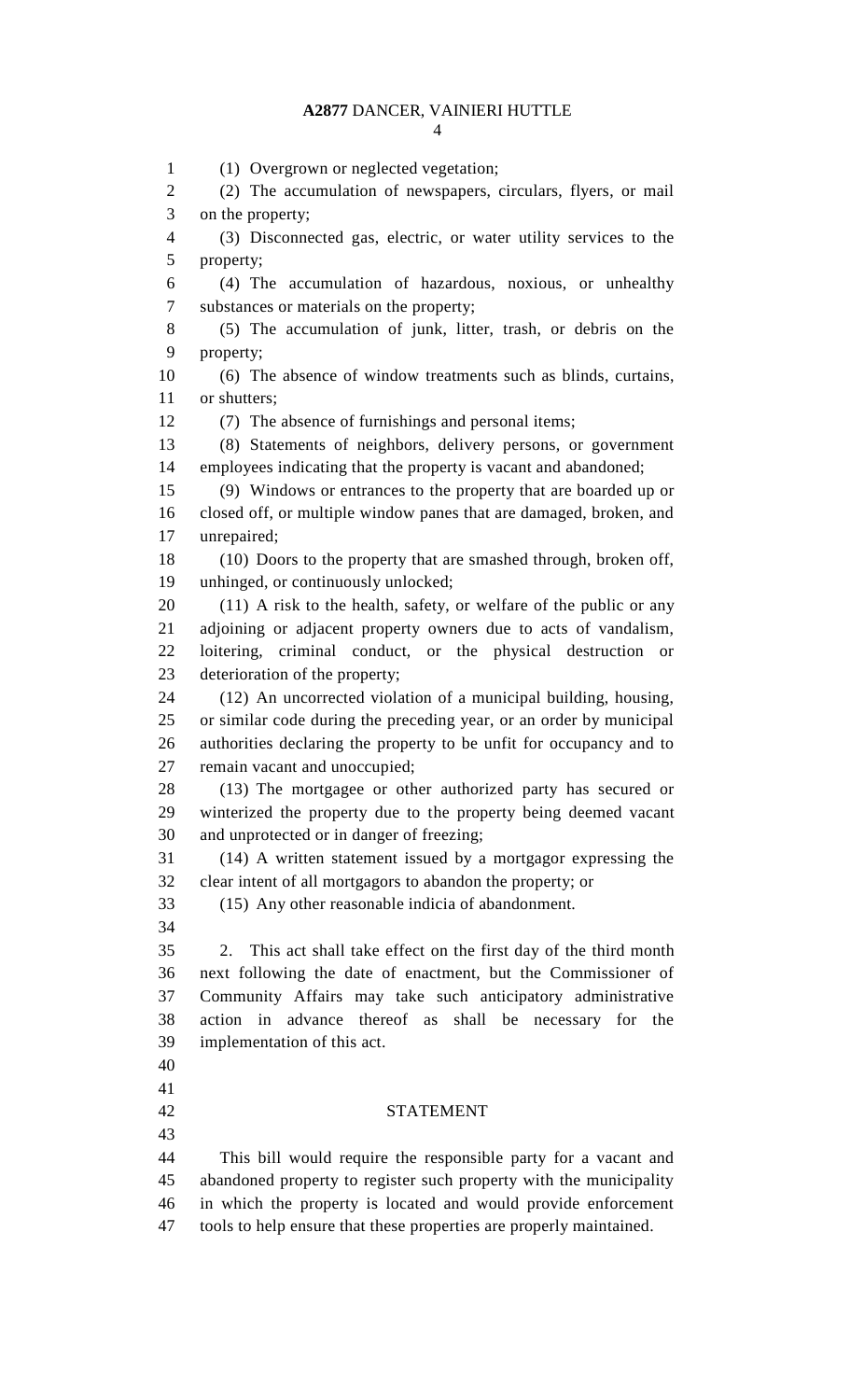Vacant and abandoned properties negatively impact public safety and neighboring property values, affecting communities throughout the State. The bill would help ensure that municipalities are able to hold those responsible for maintaining these properties to account.

 The bill would establish a new registration requirement for all vacant and abandoned residential and commercial properties. A property would be considered vacant and abandoned if it is not legally occupied by a mortgagor or tenant for residential or business purposes, it cannot be legally reoccupied, and at least two conditions which indicate abandonment exist. The title holder or mortgage lender responsible for maintaining a property pursuant to section 17 of P.L.2008, c.127 (C.46:10B-51) would be required to register such property.

 The bill would authorize municipalities to establish a fee of not more than \$250 to initially register a vacant and abandoned property. A renewal fee of not more than \$500 may be established for a renewal if there is an outstanding property maintenance or code violation that remains unabated at the time of renewal, and a renewal fee of not more than \$750 may be established for a subsequent renewal if there continues to be such a violation or there is a new violation that remains unabated at the time of renewal. If there is no such violation on a vacant and abandoned property, the renewal fee may be no greater than \$250. If a greater fee for the registration or renewal of a vacant and abandoned property was established by a municipal ordinance adopted prior to the enactment of the bill, that greater fee may continue to be imposed and collected.

 A municipality would also be authorized to require responsible parties for vacant and abandoned properties to undertake certain protective measures regarding such properties. Specifically, a municipality would be able to require a responsible party to enclose and secure the property against unauthorized entry, post a sign on the property with pertinent contact information, and maintain liability insurance.

 The bill would also establish penalties for violations of any of its provisions or any ordinance adopted pursuant thereto. Specifically, a responsible party would be liable to a penalty of not less than \$500 and not more than \$1,000 for a violation. If a greater penalty for such violations was established by a municipal ordinance adopted prior to the enactment of the bill, that greater penalty may continue to be imposed and collected. Each day that a violation continues would constitute an additional, separate, and distinct offense. Any penalty imposed under the bill would be recoverable by a summary proceeding under the "Penalty Enforcement Law of 1999," P.L.1999, c.274 (C.2A:58-10 et seq.). The Superior Court,